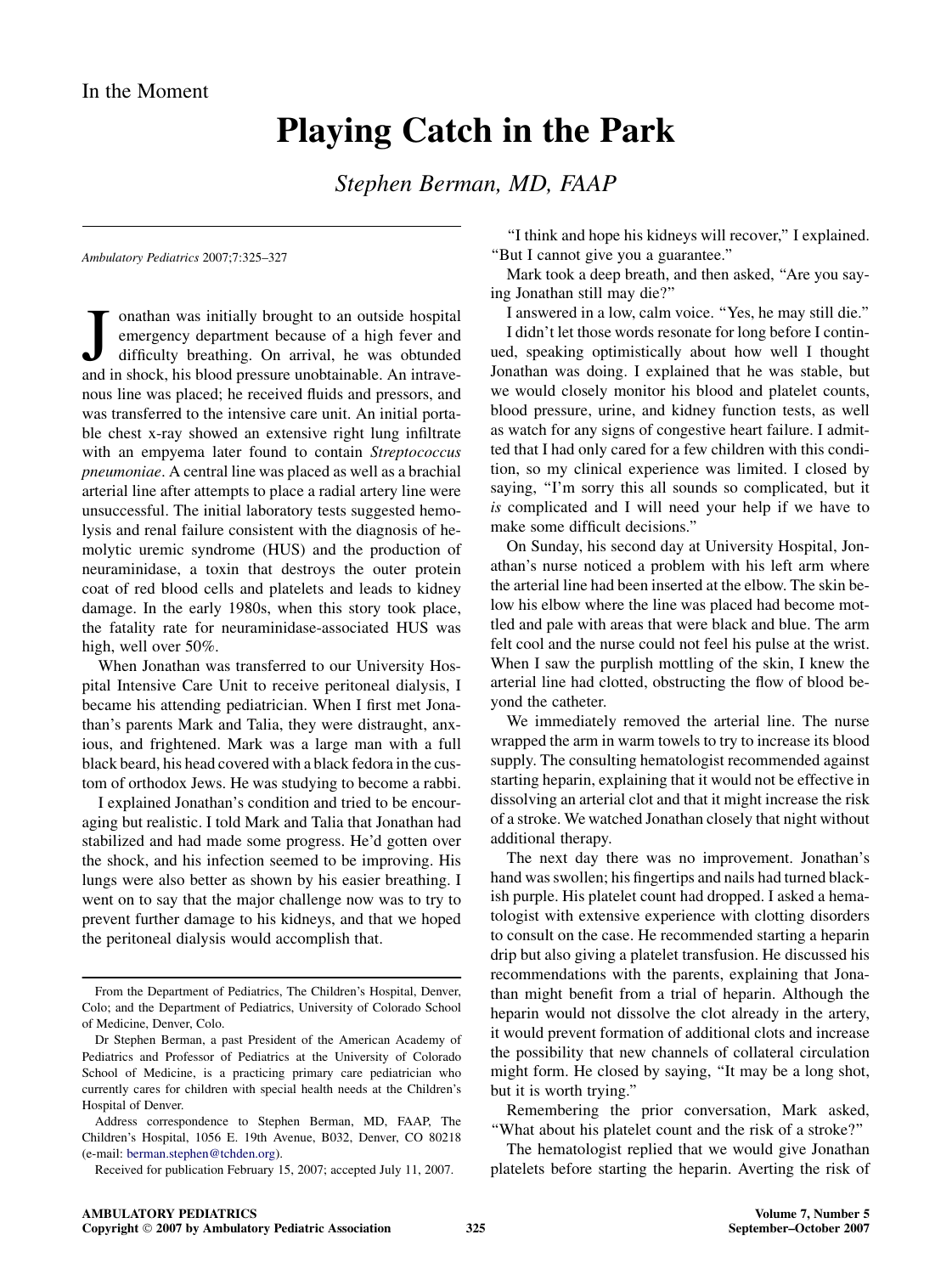bleeding from heparin at this point was more important than avoiding further damage to his kidneys from the platelet transfusion.

''What if we don't do anything?''

The hematologist responded, ''If we don't re-establish some circulation in his arm, we may have to amputate his hand.''

Talia gasped and slowly moved her head from side to side. The thought of Jonathan losing his hand was devastating. Yet the possibility of heparin causing a stroke was equally terrifying. I realized that they needed guidance in making this decision.

I explained that the hematologist was an international expert on the use of heparin in HUS. He had written about it in several pediatric articles. I suggested that they try his approach, recognizing the risks involved.

Mark replied, "Okay, let's try the heparin."

Mark then asked if they could hold morning and evening prayer services at Jonathan's bedside. It was arranged, and later that day Mark, accompanied by several male friends wearing prayer shawls, began chanting a prayer praising God and asking him to cure the sick.

The hematologist counseled patience, saying it would take a few days to see any effect from the heparin. I returned to Jonathan's bedside frequently over the next 2 days, hoping that the circulation in his arm would improve. Unfortunately it didn't. The black color in Jonathan's fingers and thumb was expanding like a stain on a tablecloth. The only other option was to attempt to surgically remove the clot. The cardiovascular surgeon felt that trying to remove the clot would cause more damage, resulting in the loss of all the circulation below the elbow so that Jonathan could lose his entire forearm.

I began to prepare myself for talking to Mark and Talia about possibly needing to amputate Jonathan's tiny 5 month-old hand. I wondered how difficult life would be for him without his left hand. Both his parents were incredibly strong and loving. I was confident they would help him overcome the challenges of his disability, but it would be a painful and slow process.

Since I was uncertain about what kind of prosthesis and rehabilitation would be needed, I consulted with rehabilitation medicine. The rehabilitation physicians asked the surgeon to reconsider his decision not to operate. They explained there would be little functional difference between losing a hand and losing everything below the elbow. It would be better to try to save the hand than worry about further damaging the lower arm. The cardiovascular surgeons agreed to operate.

The rehabilitation pediatrician and I met with Mark and Talia to discuss the benefits and risks of the surgery. The surgeons believed there was a 30% chance they would be able to remove the clot and restore the circulation, and a 5% to 10% risk of causing additional damage to the circulation so that he would lose his entire arm below the elbow.

''How are you feeling about making this decision?'' I asked Mark and Talia.

Mark replied that he wanted Jonathan to have a chance to lead a normal life, playing baseball and other sports with

two normal hands. He wanted to try the surgery and hoped that God would help to make the surgery successful.

The surgeons made an incision at the antecubital fossa, exposing the brachial artery. The artery was totally occluded with a firm clot. Using a special tiny catheter with an inflatable balloon placed over a guide wire, they tried to remove the clot by blowing up the balloon beyond the clot and pulling back. It would not come out. The catheter was inserted further into the artery to try to get beyond the clot and then pull it back. It still wouldn't come free, so they inserted the catheter further down the artery. Patiently, for the next hour, they gently put pressure on the catheter. Finally they sensed some movement and a spaghetti strand of a clot emerged from the artery. They reinserted the catheter, pulled back, and another strand emerged. After closing the artery, the arm changed color immediately, becoming pinker and less mottled. By the next morning the hand had become pink and almost normal looking, except for the distal parts of his thumb and first two fingers. Those areas were still black and without evidence of any blood supply. He would lose the distal segments of his these digits. Although disfigured, he would still have a functional hand.

Our attention became focused on his kidney function and the need to continue peritoneal dialysis until his kidneys started working. As he started to make small amounts of urine, we reduced the time he received dialysis. One week later we stopped the dialysis. Jonathan's urine output increased and his blood urea nitrogen and creatinine were stable. He was discharged about a week after stopping dialysis. Few children with such severe neuraminidaseassociated HUS had ever survived.

I felt an enormous sense of relief and satisfaction with the outcome of this case as I had grown close to Jonathan and his parents during his hospital stay. In many ways, this was the most challenging case of my career because there had been so much disagreement among the many involved consultants. Several years later, the case took on an unexpected dimension when I was notified that I had been named in a lawsuit.

Mark filed a lawsuit claiming medical malpractice related to the loss of the distal segments of Jonathan's thumb and fingers. I was stunned and angry. I, along with the cardiologist who had placed the brachial arterial line, and the 2 hospitals where Jonathan received care were named in the suit. The University provided me with a lawyer, who advised me not to have any contact or conversations with Mark or Talia. He explained it was common in malpractice cases to name everyone and every hospital that had cared for the patient in the lawsuit. Mark and Talia's attorney submitted the names of the expert witnesses who would review the medical records and be deposed by my lawyer. According to my lawyer, their expert on HUS praised my decision making and chart documentation and said that Jonathan was fortunate to have recovered from such a serious HUS episode. Following this deposition, I was dropped from the suit. Later the suit was settled before going to court. As often happens, the costs of a settlement were comparable to the costs of going to trial.